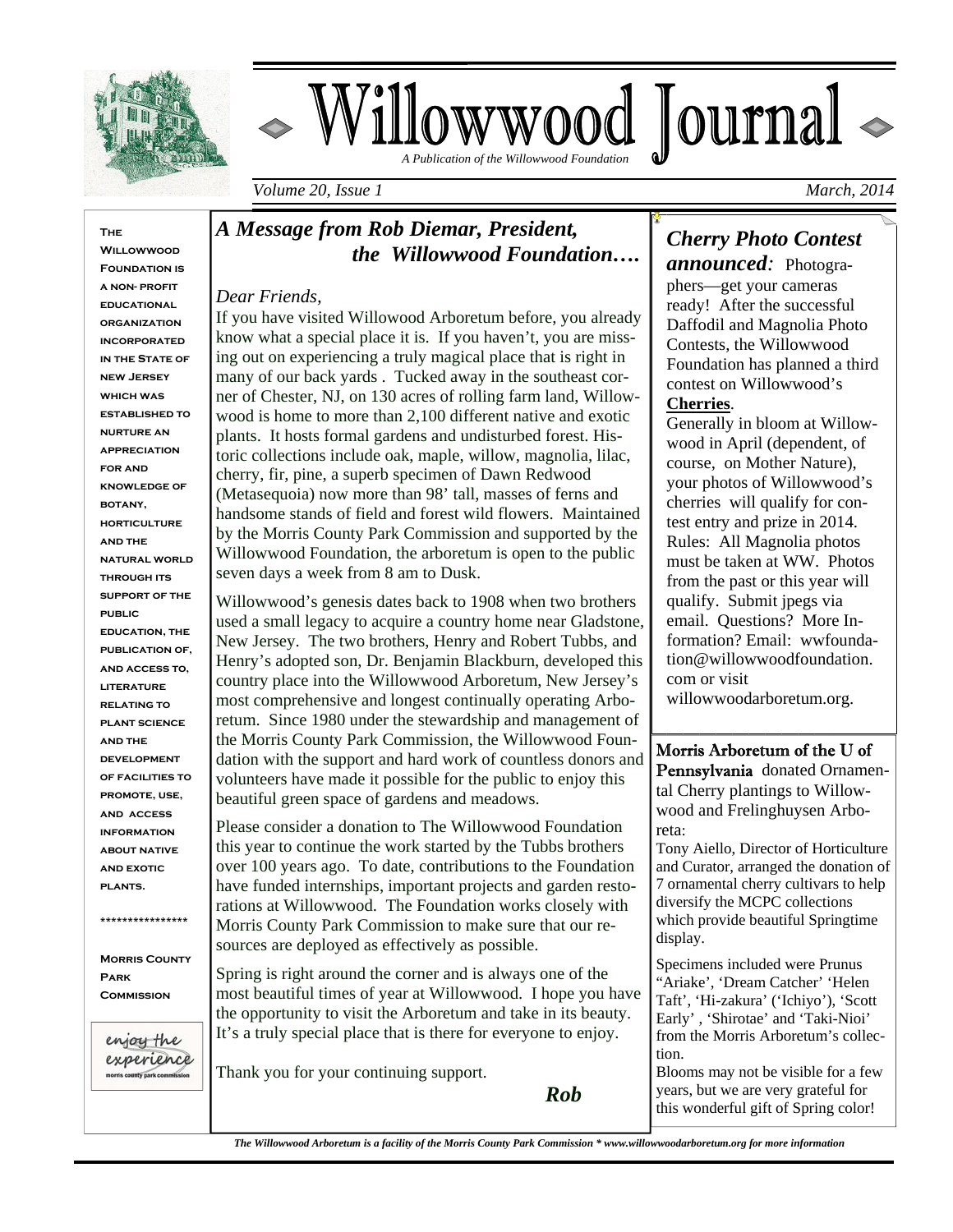**Willowwood Journal,** *A Publication of the Willowwood Foundation—www.willowwoodarboretum.org* **March, 2014 March, 2014** 

**Thank you!** Many friends of Willowwood made generous donations in the last six months to help fund the Tubbs' & Blackburn horticultural legacy and to insure that this wonderful place survives for future generations. We can only say "Thank you" for your help…

*Mr. Stathis Andris <u>∼</u>* 

*Mrs. Janet D. Allocca Mrs. Julie Baron Mr. and Mrs. Alvin Dietz The Gelfand Family Foundation Inc. Mrs. Anne Peterson Mr. and Mrs. James Porter Reed Family Foundation* 

*<u>∼</u> ★ Mr. and Mrs. Douglas Carmel Mr. and Mrs. Michael Colicchio Mr. Joseph H. Metelski Mr. and Mrs. George Stephenson Mrs. Pamela Doubleday Wilson Ms. Judith Wood* 

 $\sim$   $\sim$ *Mr. Jason Andris Mr. John G. Azzoli, Jr. Mr. and Mrs. Glenn S. Davis Mrs. Linda Milligan Mr. and Mrs. David Parrish* 

*In Memory of Dr. E.E. Tucker: Mr. and Mrs. Lawrence McMillan Ms. Nancy H. Monroe* 

## Like Pretty Posies? Wanna Play in the Dirt?

Enthusiastic amateurs and friendly master gardeners play, learn and work together in three short messy and magical hours in Willowwood or Bamboo Brook's beautiful gardens. Dedicated teams and nimble fingers are urgently needed to help maintain the eye appealing gardens.

 This hands on program - *Garden-Works -* teaches volunteers at the gardens one weekday morning to assist our horticulture staff. Call Kate Gutierrez, Horticulture Volunteer Program Specialist at 973.326.7629 or email Kate at kgutierrez@morrisparks.net, for more information and schedule.

### Spring Events

**Sunday, May 11 Noon to 4 pm**  *Mother's Day at Willowwood and Bamboo Brook!* Bring Mom and the family and visit two of New Jersey's most beautiful public gardens (adjacent properties). A perfect post brunch or a lovely prelude to dinner, you will enjoy the Spring Gardens and Meadows via guided tours, music by the A.L.L. Trio, photo ops, plant sale and light refreshments. *Free to the Public…* 

 *No Reservations Required* 

**Sunday, May 18, The "***Lilac Party***"**  is one of this area's most anticipated spring garden parties. Presented by the Willowwood Foundation, this annual fundraiser features musical entertainment by the incomparable 'The Ten', a Spring Artisan Wine Tasting hosted by Chris Cree, 56 degree wine, taste tempting hors d'oeuvres, Cheese table and Open Bar. Bidding is always brisk at the Silent Auction of unusual plants. And heavenly scented Lilacs in Bloom are just right for romantic strolling! Time: 4:30—7 pm Rain or Shine *Tickets required*. Call 973 615 4841

## May 17, 2014 Party Date is

still open! Contact MCPC Event Specialist Chris Knox at 973-326-7619 or cknox@morrisparks.net for more details.

#### *Experience the ultimate party*

*venue!* Trees with twinkling lights surround the WW Stone Barn or your own private tent with room for dancing, creating a magical setting for any "very special" event. The Seasonal Gardens are glorious and perfect for photo ops. Willowwood or Bamboo Brook with its beautiful reflecting pools can be the setting for *your perfect party* wedding, birthday, anniversary, etc.

 A few dates still available in 2014 but now booking 2015 and 2016.

## *Save the Date!*



## **The**  *"Lilac Party"*

*Sunday, May 18, 2014* 

4:30 pm

Wine Tasting by Master of Wine, Chris Cree 56 degree wine

\*

a cappella music by "The Ten"

 $\mathcal{L}$ 

Silent Auction featuring Unusual Plants

*Hors d'hoeuvres* by Ross and Owren

### *Tickets and reservations:*

 Email: *wwfoundation @willowwoodfoundation.com.* 

*Or Call 908 234 1815*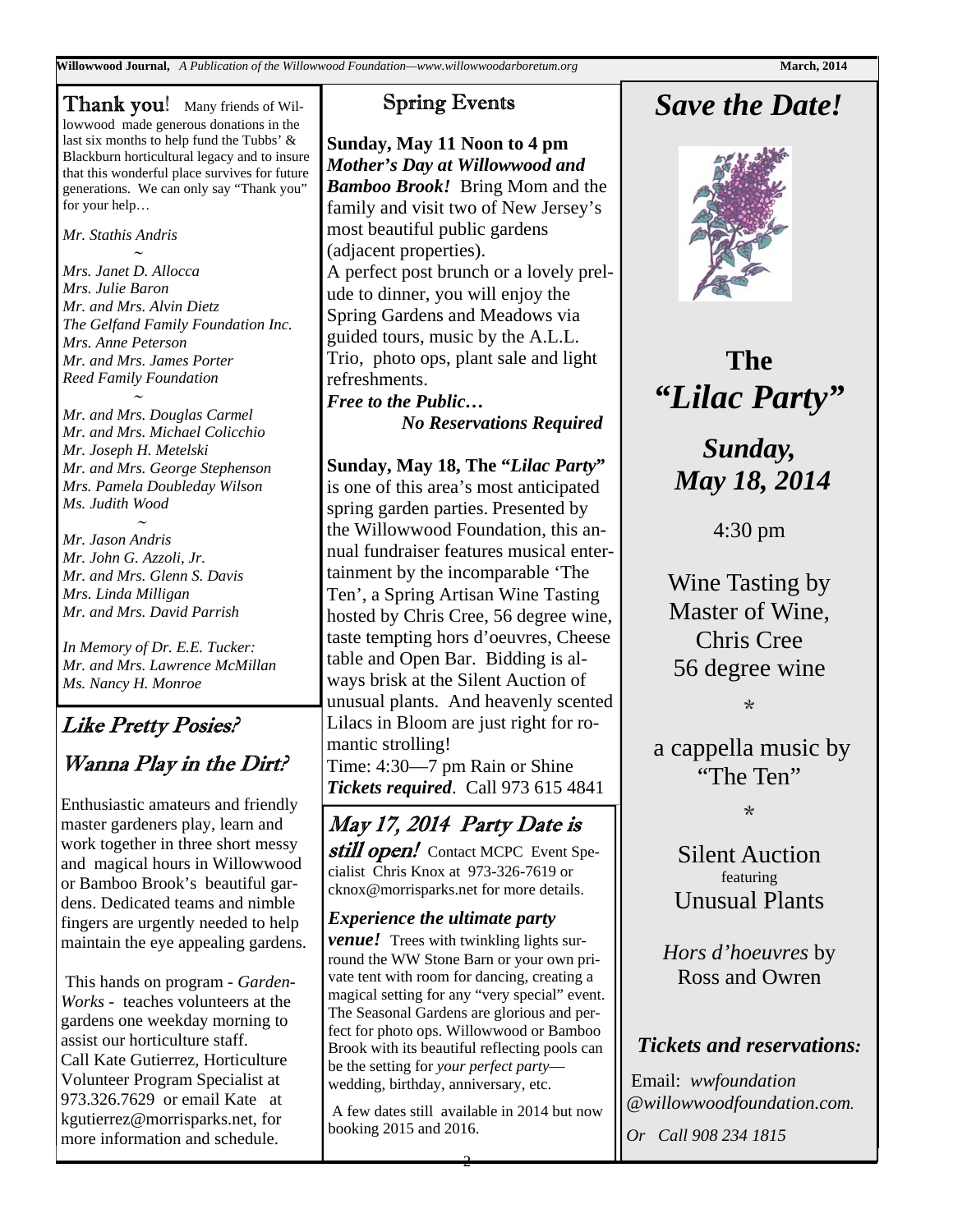### Hellebores at Willowwood:

- Hopefully, when you receive this issue of the Willowwood Journal, the snow has disappeared and you are ready for your first "sunny day" walk through Willowwood's gardens.
- The daffodils and crocus will be bright and colorful and fill the fields but perhaps even before their bloom, on a fine and tempting day, you may find nestled around the Tubbs House, in the Rockery (watch for a white Helleborus niger) and the Cottage Garden those wonderful harbingers of Spring—the Hellebores or as many know them—"Lenten Rose". One of the earliest in the gardens, right around the start of Lent, these dramatic perennials may be unfamiliar to some, but gardeners love this shade loving plant that offers "Deer Proof" evergreen foliage and flowers that range from pale white to pink to soft green or variegated to, in the newer varieties, vibrantly colored double flowers.
- The charms of these plants are hard to resist with their delicate looking, downward facing blossoms. They thrive in woodland settings and yet will take some sun during the summer if oft watered with good drainage. They grow slowly and make take several seasons before they are really showy. But anyone who despairs of winter will greet these lovely plantings at the first sign of Spring.

### And…

- Before you see the winter aconite in the Rockery or by the small stone cottage the yellow Jasmine nudiflorum (Winter Jasmine) , you can still enjoy the Ornamental Walk opposite the Stone Barn and continuing to the left. The trees and plants have interesting fruit, bark or branching habits during the Winter and if you haven't really looked as yet, take a quick peak now before they begin their Spring growth.
- And while you are walking around, peak through the glass windows of the green house to see the spring pansies grown and potted by the garden volunteers, starting to be in full bloom – it's too early to plant them outside – or drop by the Conservatory attached to the Tubbs House—there is always a riot of color and scent that awaits you from the tropical plants in full bloom. The Conservatory is open weekdays 8 am to 3 pm. Check out the Moravian tiles on the walls too.

If you would like Willowwood bloom updates, send an email to contactus@willowwoodarboretum.org and a short email will be sent every so often so you don't miss any of our Spring blossoms.

#### **Openings for Seasonal Gardeners and Interns at Willowwood and Frelinghuysen Arboreta**

**Seasonal gardener positions** for those with experience in horticulture or gardening are available now at the Arboreta for the 2014 growing season. Gardeners participate in all aspects of garden and arboretum management including but not limited to, planting, mulching, watering, weeding, pruning, fertilizing, mowing, propagating, and record keeping. Gardeners rotate through the different specialty gardens and collections and may select an area of concentration.

**Internship Program:** Each year the Willowwood Foundation helps an individual(s) obtain practical hands on gardening experience by funding an internship at WW. The program begins early spring through late fall and may run for three to eight months. Paid Interns (full- or part-time) are admitted on an as needed basis.

In 2013 an internship was awarded to Amanda Connelly, a Horticultural student at the County College of Morris, and to Bronwyn Harris, a Ecology, Evolution and Natural Resources student at Rutgers.

All Applicants must possess a keen interest in horticulture and enjoy working outdoors.

To learn more about each program, or if interested, send resume to Kate Gutierrez at kgutierrez@morrisparks.net

or call 973-326-7629.

### **Now Available: The Story of Willowwood, by Marta McDowell** and **Willowwood in Pictures**

*The Story of Willowood—*Marta McDowell, noted botanical author and landscape historian, has written the complete history of the Tubbs' brothers, Willowwood and its gardens and collections. Many photos from the Morris County Park Commission archives. \$10. plus \$2.50 s&h.



*Willowwood in Pictures—*Over 2500 photos were submitted by local photographers—all in beautiful, seasonal color. The gardens, the buildings and artistic objects are featured in this pictorial walk. A hardcover edition was adapted by Ray Rogers, Garden

 Book author and winner of top awards at the Philadelphia International Flower Show, and de signed by fellow Trustees Dan Will and Leslie Allain. Cost is \$40. + \$2.50 s&h. To order call 908-234-1815 or email: wwfoundation@willowwoodfoundation.com

 *A great gift for Easter, Mother's Day or Father's Day or Any Day for the Gardener in your life!*